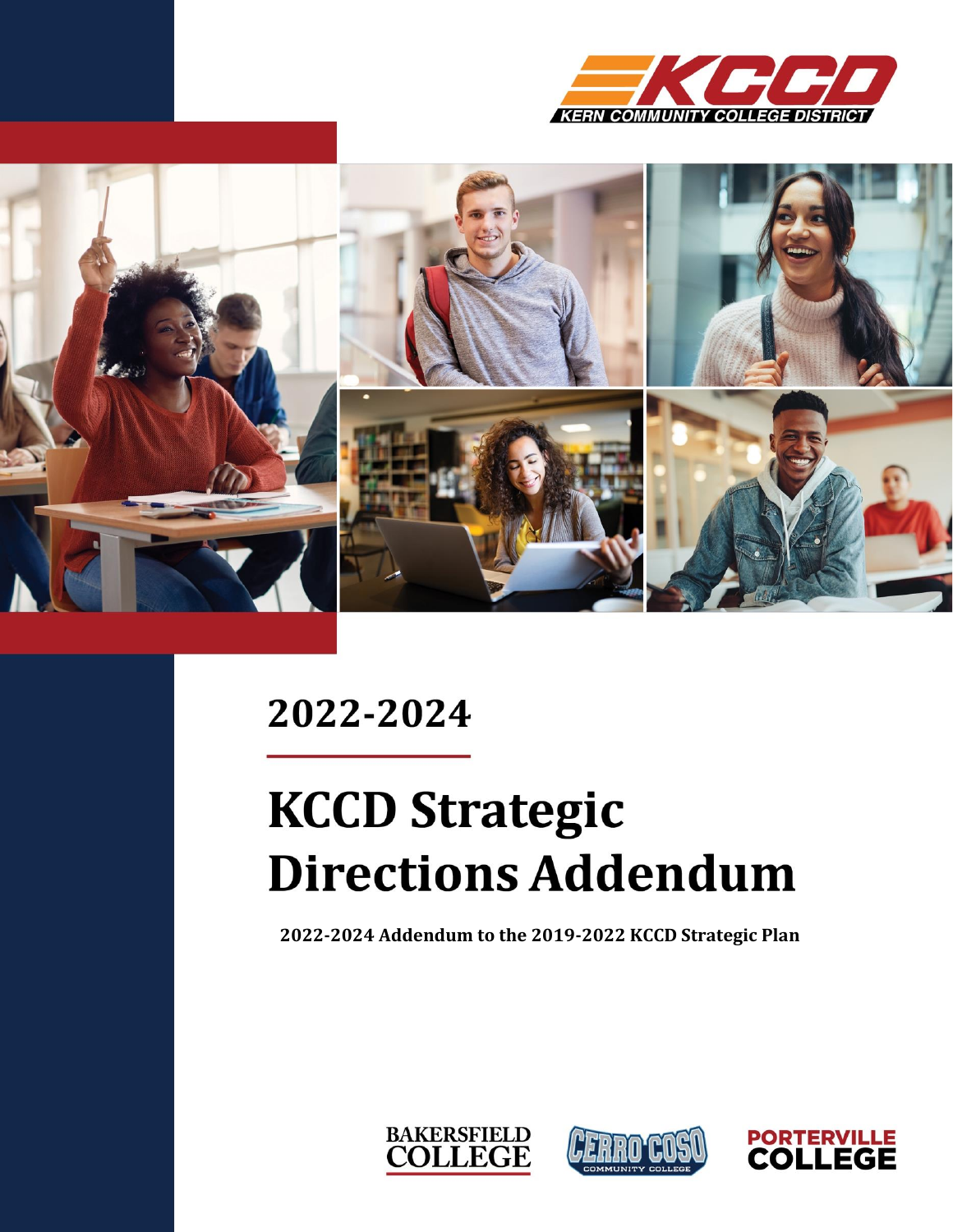# Message From the Chancellor



The 2019-2022 KCCD Strategic Plan did a great job of providing a framework for the last three years of successes. This addendum is meant to build on that groundwork, while adjusting and focusing it even further, so we can continue to meet the mission of the district while advancing student success and equity with fiscal intelligence.

When the Strategic Plan was created and implemented in 2019, no one could have predicted that one year later we would face a global pandemic, forcing everything to an online environment. Our classes, our support services, our staff, and even our

graduations were moved online. As we move past the pandemic, we are seeing a fundamental shift with our students as more of them are preferring the online environment instead of face-to-face classes. This does not change our overarching strategic goals, but requires us to be agile with our thinking on how to successfully reach those goals as we shape our new future.

The Kern Community College District continues to #DareMightyThings as we keep the students as the heart and soul of everything we do. We are proud of the care we have for our communities and our desire to meet the educational and workforce needs of even our most disadvantaged students. With a district of almost 25,000 square miles geographically, the needs at each of our colleges and sites can vary widely - but I'm confident in our ability to not only meet those needs but far exceed them. Our district continues to expand our services to many of the smaller communities in our service area, making it easier for all students to get the education they deserve.

One of the areas we are focusing on as a district is our adult learners. Adult learners are working adults who want to upskill so they can promote to a better paying job, adults who are changing careers, or adults who have not yet attended college. Our goal is to find those individuals and offer them an education that can improve their lives. With a higher level of education, these adult learners can get jobs that pay more and that offer benefits. KCCD can fill the need with its vast array of resources and make education a reality for this underserved community.

In this addendum, we are also thinking differently about space utilization. We are using Measure J funds to build improved instructional spaces for our students at all of our campuses while we balance the shift we are seeing for students preferring to stay with the online format. We will address this with the implementation of HyFlex classrooms that allow our faculty to teach students in-person and remote simultaneously. We will look at ways we can use our space as a centerpiece for community engagement through shared use or lease agreements. We will do all of this while we continue to be eco-conscious improving our sustainability, efficiency, and energy resilience.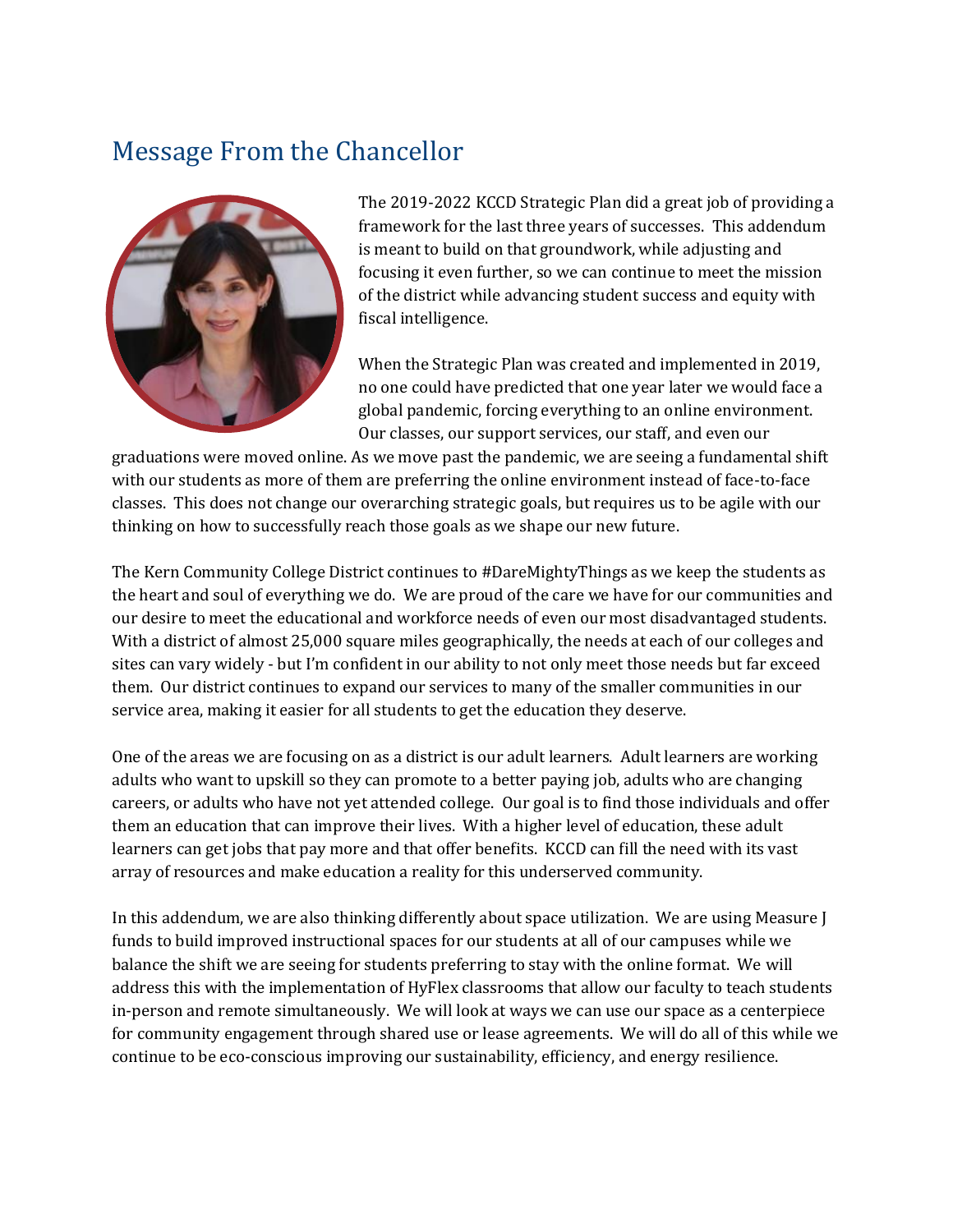These are just some of the updates included in this addendum. As we move past an unexpected pandemic, my desire is for the Kern Community College District to come out stronger and continue to be a leader in the state and in the nation on providing the best educational opportunities for our students. Historically, our goal has been to "Build it and they will come." We then moved to, "Build it and bring it to them." Now we will move to, "Find them and customize their learning pathway." Each of our students are at a different place, with different challenges, and we can provide the catalyst for helping them to better paying jobs and a better life. I look forward to the exciting work in front of us and ask all of the Kern Community College District to join me in these endeavors as we #DareMightyThings.

Sincerely,

Sonya Christian

Sonya Christian Chancellor

*"The only way to predict the future of higher education is to assume responsibility to create it."* Peter Diamandis in his 2015 book, *Bold: How to Go Big, Create Wealth, and Impact the World*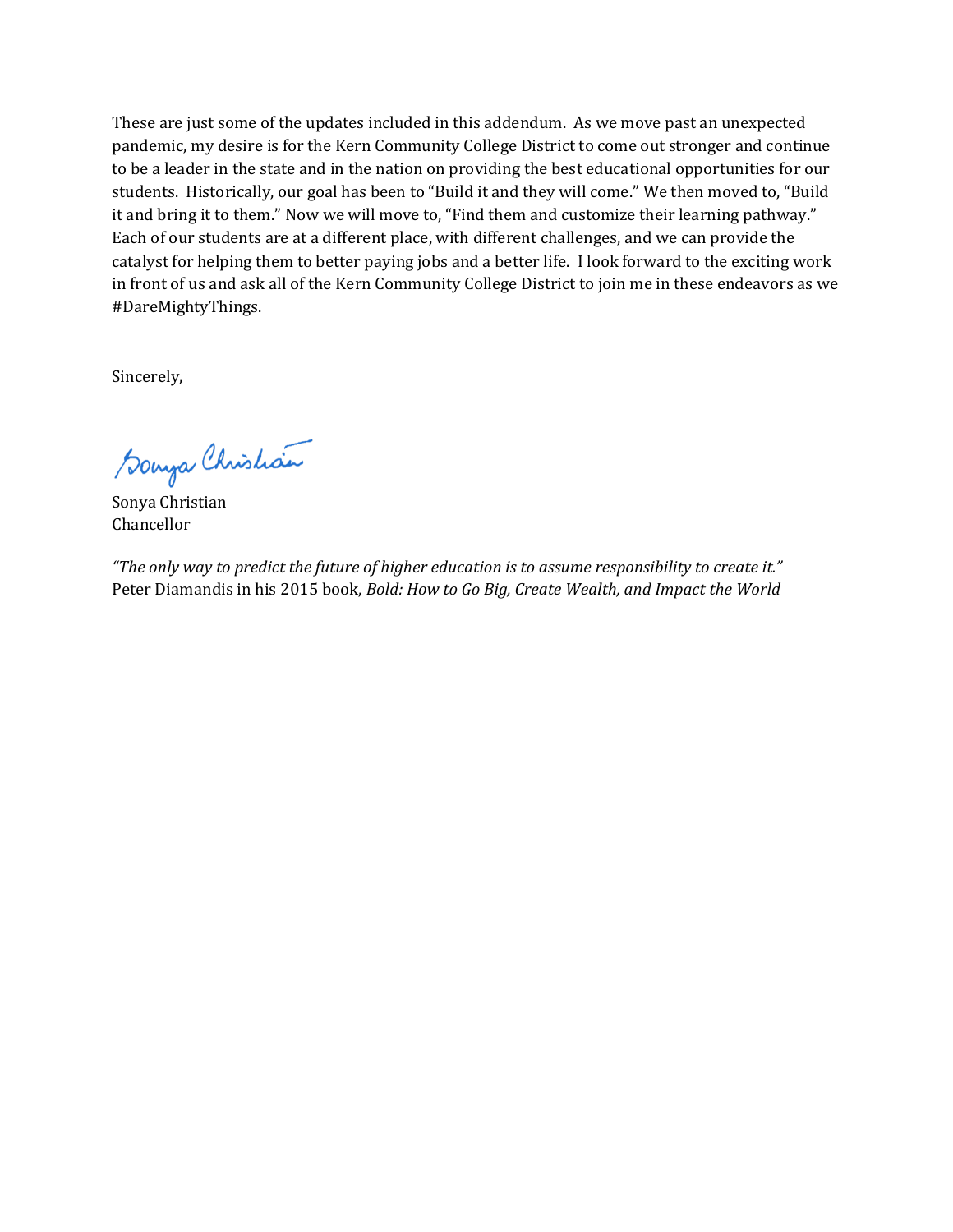# Strategic Planning Committee 2018/2019

**Primavera Arvizu** *Vice President, Student Services, Porterville College*

**Mustafa W. Barraj** *Student, Director of Legislative Affairs Student Government Association, Bakersfield Colleg* 

**Michael Carley** *College Institutional Researcher, Porterville College* 

**Anna Carlson** *Educational Advisor, Cerro Coso Community College* 

**Lisa Couch** *Vice President, Finance and Administrative Services, Cerro Coso Community College* 

**Tonya Davis** *Vice Chancellor, Human Resources, Kern Community College District* 

**John Means** *Vice Chancellor, Educational Services, Kern Community College District*

**Bob Ngo, Director** *Institutional Research and Reporting, Kern Community College District* 

**Concepcion Oropeza** *Educational Advisor, Student Success and Support, Porterville College* 

**Liz Rozell** *Interim Vice President, Instruction, Bakersfield College* 

**Nick Strobel** *Faculty, Bakersfield College* 

**Denise Taylor** *Educational Services Assistant, Kern Community College District* 

**Laura Vasquez** *English Professor, Cerro Coso Community College* 

**Stephanie Vega** *Department Assistant III, Bakersfield College*

# 2022-2024 Addendum Planning Committee

#### **Todd Coston**

*Associate Vice Chancellor, Planning and Educational Technology, Kern Community College District (Chair)*

**Primavera Arvizu** Vice President, Student Services, Porterville College

#### **Michael Barrett** *CSEA Union Representative, Cerro Coso Community College*

#### **Trudy Gerald**

*Associate Vice Chancellor, Economic and Workforce Development, Kern Community College District*

**Corey Marvin** *Vice President, Instruction, Cerro Coso Community College*

#### **Bill Moseley**

*Vice President, Innovation and Development, Bakersfield College*

# **Manny Mourtzanos**

*Vice President, Student Services, Management Association President, Bakersfield College*

#### **Bob Ngo**

*Director, Institutional Research and Reporting, Kern Community College District*

#### **Robert Simpkins**

*Professor, Social Science, Academic Senate President, Porterville College*

# 2022 KCCD Board of Trustees

**Mr. Romeo Agbalog**, *President* **Mrs. Nan Gomez-Heitzeberg**, *Vice President* **Mr. Jack Connell**, *Clerk* **Mr. Kyle Carter**

**Mr. John S. Corkins Mr. Yovani Jimenez Mrs. Kay S. Meek Gian Gayatao**, *Student Truste*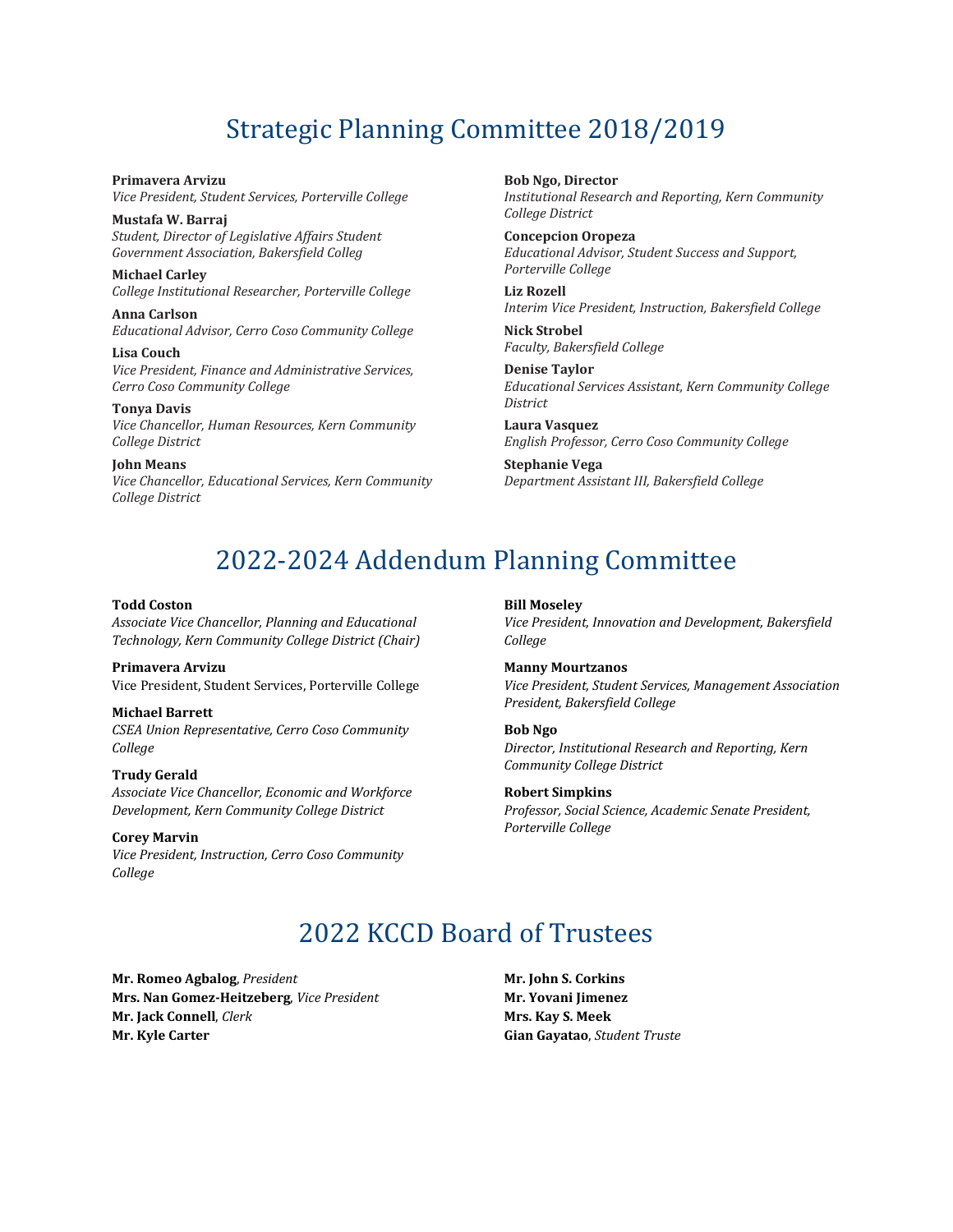On July 1st of 2021 the Kern Community College District introduced Sonya Christian, previous President of Bakersfield College, as the new Chancellor of the Kern Community College District. The current KCCD Strategic Plan is dated to sunset on June 30, 2022, so in January of 2022 an addendum workgroup was assembled. The workgroup consisted of a few members from the original planning team, as well as new members and representation across all employee groups and campuses. Between January and March of 2022, the addendum work group met three times while developing a two-year addendum to the existing plan.

Although many of the original goals are still relevant, there was a significant unexpected impact due to the global pandemic caused by the COVID-19 coronavirus. Even during the global shutdown, the colleges were able to maintain progress on many of the strategic goals, but some of the goals suffered. The goal of the two-year addendum was to maintain much of the original strategic plan, while also introducing some new strategic directions to align with the goals of the new Chancellor and the Board of Trustees.

In this document you will begin to see the term 'strategic directions' used in place of 'strategic plan'. This is intentional and implies the "direction" the Chancellor and the Board of Trustees intend for the district. The term 'strategic directions' is also intended to provide more local control of how the colleges move into each specific direction.

This document is designed to give a view of the updated and consolidated Strategic Directions followed by a brief description of the added or re-worded initiatives beneath each goal. The last section is a brief narrative on the progress made over the last three years one the 2019-2022 Strategic Plan.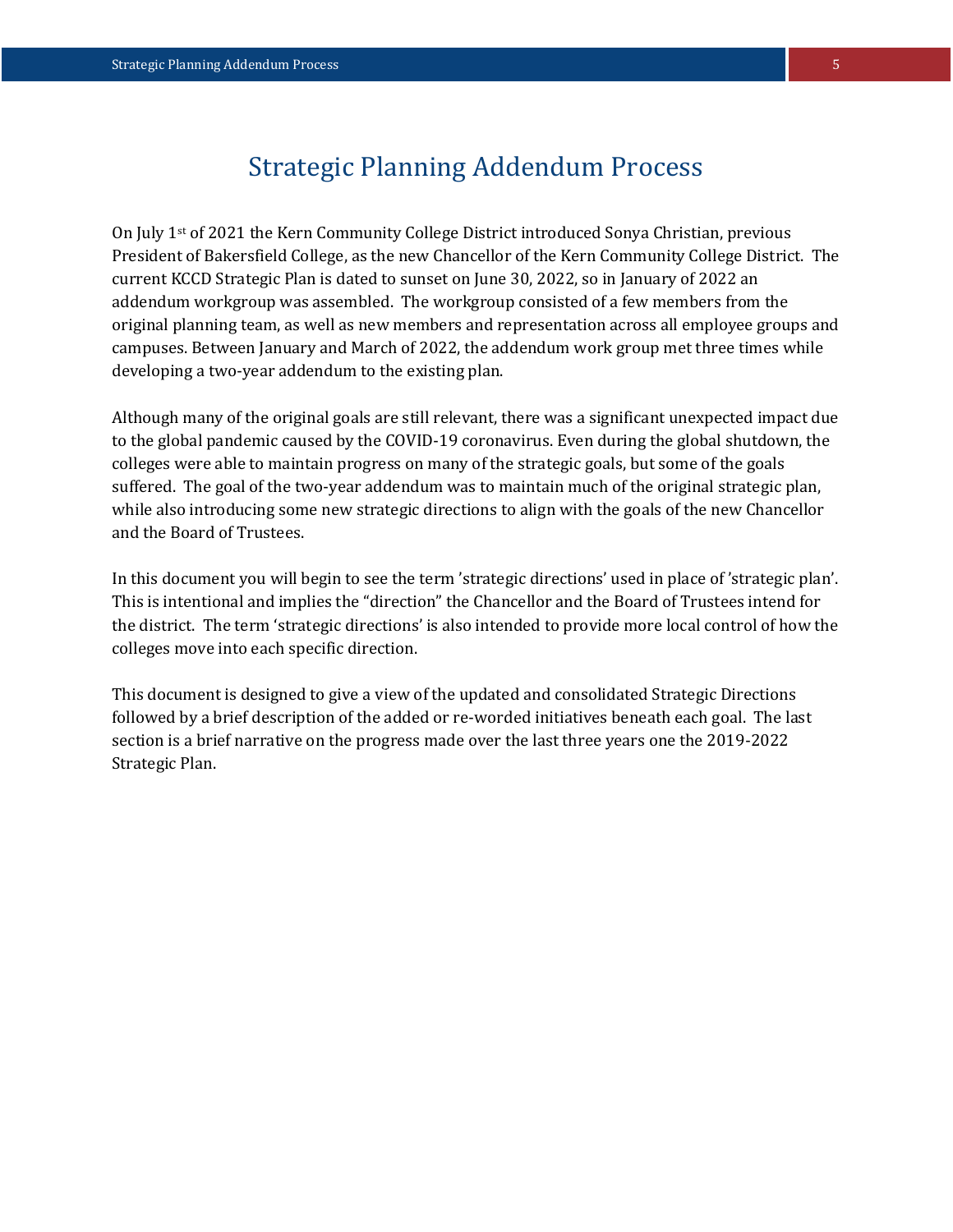# 2022-2024 Revised KCCD Strategic Directions

# Strategic Direction #1: Maximize Student Success, Ensure Student Access, and Reduce Equity Gaps

- Increase by at least 20% the number of KCCD students annually who acquire associates degrees, credentials, certificates, or specific skill sets that prepare them for an in-demand job
- Increase by 35 percent the number of KCCD students transferring annually to a UC or CSU
- Decrease the average number of units accumulated by KCCD students earning associate degrees from approximately 92 total units to 79 total units.
- Optimize Student Enrollment
- Increase Annual FTES
- Increase Annual Productivity
- Decrease Waitlisted enrollments on first day
- Increase Number of concurrent enrollments
- Reduce equity gaps through faster improvements among traditionally underrepresented student groups, with the goal of cutting achievement gaps by 40 percent within 5 years and fully closing those achievement gaps for good within 10 years
- (New) Develop Non-Credit Education and Adult Education throughout the community

# Strategic Direction #2: Provide Workforce and Economic Development Programs that Respond to Local and Regional Industry

Increase the percent of exiting CTE students who report being employed in their field of study, from the most recent statewide average of 60 percent to 69 percent

*Note: The words "and Regional" were added to this goal to reflect an expanded focus beyond just our local industry.*

# Strategic Direction #3: Strengthen Organizational Effectiveness

- Provide Effective Professional Development
- Meet and Exceed Internal and External Standards and Requirements
- (Re-word) Develop Inter-District Collaboration and Cooperation
- Improve Facilities and Maintenance
- (New) Improve Technology Infrastructure
- (New) Resource Development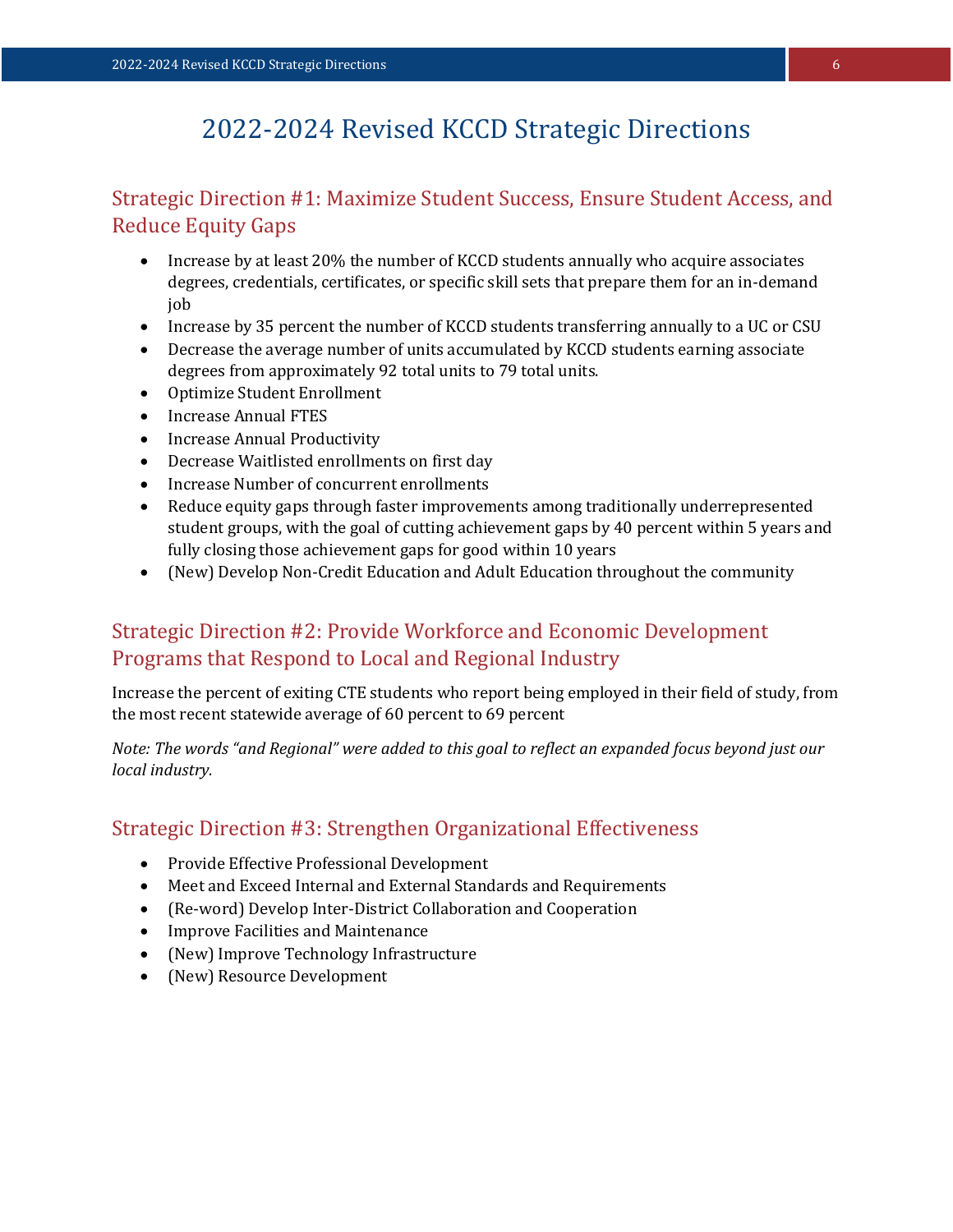# Looking Forward and Building on Success

This section provides a brief overview of the modified or added bullets that make up the addendum.

# Strategic Direction #1: Maximize Student Success, Ensure Student Access, and Reduce Equity Gaps

# (NEW) Develop Non-Credit Education and Adult Education partnerships throughout the community.

In addition to the regular work of promoting student success and equity, we have identified new populations of students to serve to provide them the skills and abilities to advance economic and social mobility. For example, areas of continued and increased focus will be deepening our special admits which means moving from dual enrollment to Early College for our high school students. This strategy will help us to grow our special admits FTES which are funded at a higher credit rate.

Working through outreach and leveraging our numerous relationships to community members and organizations throughout our KCCD service area, we will expand access to the numerous credit and noncredit programs. This intentional, targeted outreach and growth will open doors to new segments of students, including stranded employees, workers who would like to increase their skills, and workers who would like to shift to a different category of work within their industry. We will also leverage these partnerships to develop new areas of instruction to support and drive the workforce and economic growth of our region.

# Strategic Direction #2: Provide Workforce and Economic Development Programs that Respond to Local and Regional Industry

KCCD will continue to provide workforce development education and training that prepares students for success within their field of study. With the enhanced regional focus that comes with hosting the Central Motherlode Regional Consortium, we will establish and employ regional goals that align and are mutually supportive of our local employment goals. This effort will allow us support student outcomes and strengthen economic development across the region.

# The priority sectors for KCCD will be:

 Healthcare: We've created a Healthcare Pathways Development Coalition composed of local hospitals and clinics, community organizations, and representatives from the nursing education programs at Bakersfield College and California State University, Bakersfield. The coalition has established subcommittees dedicated to increasing the number of clinical rotation placements available for nursing students, advocating for mobile simulation labs, and researching healthcare workforce data to make informed decisions on the future of the medical profession in our region.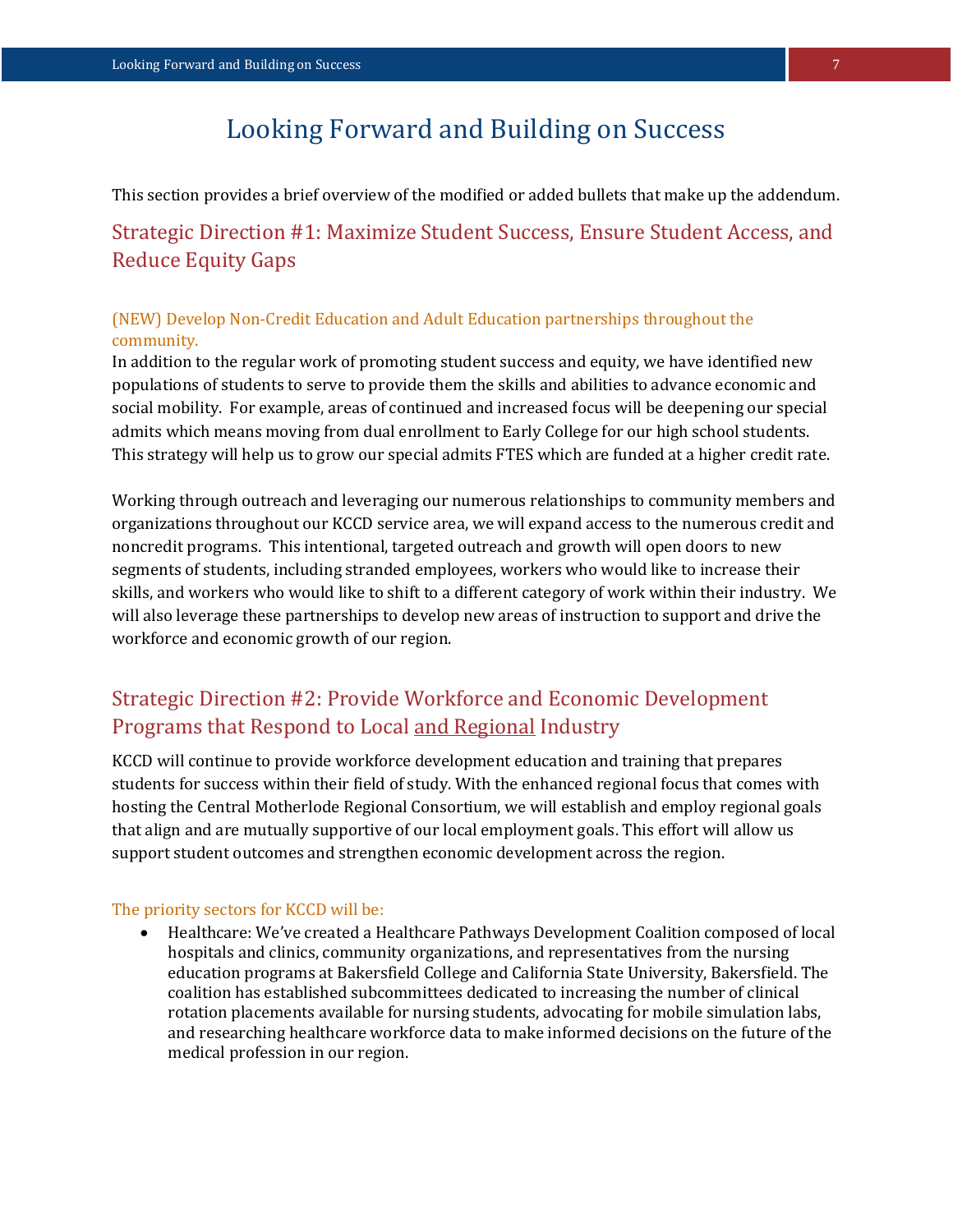- Energy: KCCD is a core partner on two technical assistance grants from the United States Department of Energy's Communities LEAP opportunity, which is designed to facilitate renewable energy implementation in our service area. In one proposal, the City of Bakersfield is the lead agency for a proposal to implement community microgrids in disadvantaged communities and the agriculture sector, as well as provide workforce training in zero-emission vehicle maintenance and charger installation. In the second proposal, the County of Kern is the lead agency working with industry and community parnters examining opportunities for carbon dioxide removal technologies, which include carbon capture and geologic storage, where Kern County has the potential to be a nationwide leader.
- Automation and Manufacturing: We continue to expand the industry and community partners in the Advisory Committee for our Industrial Automation baccalaureate program, which includes representatives from Chevron, Frito-Lay and Tesla. We're also engaged in conversations with labor and community organizations to recruit incumbent workers into our industrial technology programs.
- Military and Aerospace: Cerro Coso Community College offers an Associate of Science degree in Cyber Security Technology and Certificate of Achievement for Cyber Security Technicians, which are extremely competitive careers in high demand throughout the workforce development infrastructure, but particularly in the military and law enforcement fields. Mojave Air and Space Port is an engaged partner with the district in aerospace workforce development, as well as in renewable energy, where they're working with Concentric Power to build a solar-powered microgrid to support research and testing for privatized space flight.
- Entrepreneurship: In 2021, KCCD reopened its Launchpad space at the Weill Institute for inperson service to provide a one-stop-shop for aspiring business owners in Kern County. Participants in the Launchpad can receive training around how to start and sustain a business, as well as access the computer lab and other resources inside the facility to prepare financial documents, reports, and rent equipment for investor presentations
- Agriculture: In December 2021, Bakersfield College unveiled the Billy Barnes Animal Science Institute, a lab facility that will help the college expand its animal science program when the new agriculture building is completed at the Panorama Campus in 2024. The Valley Strong Energy Institute's Ag/Water/Energy Education Series series also continues to inform our campus community on the regulations, technology and workforce development impacting the Central Valley farmer community.

# Strategic Direction #3: Strengthen Organizational Effectiveness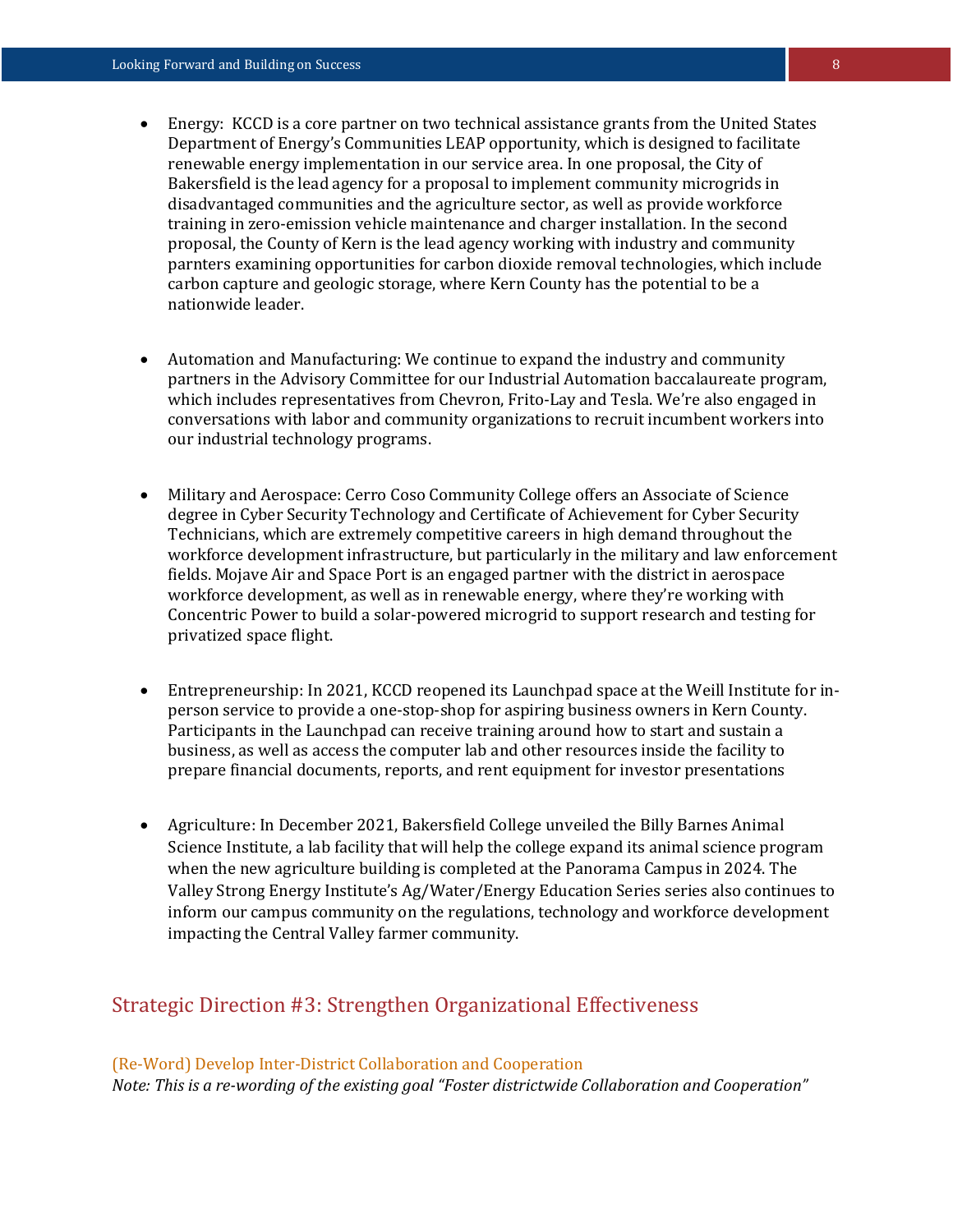To further strengthen organizational effectiveness through fostering Districtwide collaboration and cooperation, KCCD continues to consolidate the common functions and processes shared among the colleges, thereby reducing duplication of efforts. Inter-district collaboration and cooperation is being enhanced in three ways. The first is through encouraging programmatic partnerships between our colleges, utilizing shared course curriculum. The second is through #KernCCD Learns, which focuses on professional development opportunities. The third is by growing our existing employees through joint appointment of administrative positions and faculty leadership positions. The District also seeks to create an environment of collaboration and cooperation through maintaining effective communication and frequent opportunities for dialogue with employees, stakeholders, industry partners, and community leaders.

# (New) Improve technology Infrastructure

Develop a focused plan on investing in technological solutions to better serve our employees and students. There are three areas of technology focus. The first is improving our enrollments through new and innovative software thus eliminating manual inputting of information. The second is improving the safety and security footprint to ensure data is kept secure and our employees are kept safe. The third is around improving our organizational efficiency and keeping our key business systems upgraded and current.

*Evidence of recent progress on this strategic direction can be found in Appendix B of this document.*

### (New) Resource Development

There are three areas of focus for the Resource Development goal. The first is to pursue grants to support our mission. The second is to leverage the college foundations to increase programmatic resources by pursuing philanthropic opportunities. The third is to re-think the way we utilize our facilities in the post-pandemic era.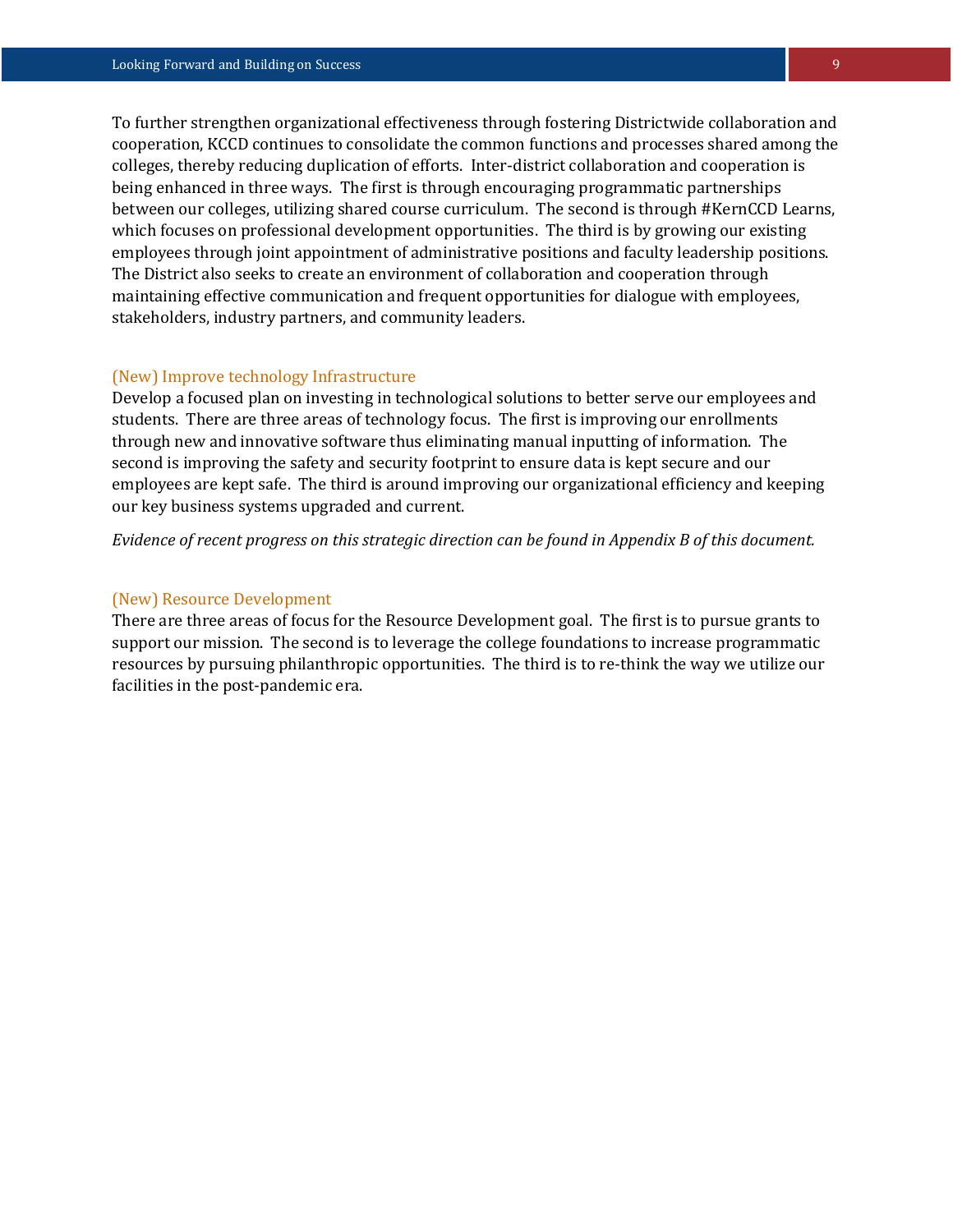# Appendix A -Progress on Previous Set Goals

# Strategic Goal #1: Maximize Student Success

Increase by at least 20% the number of KCCD students who acquire associate degrees, credentials, certificates, or specific skill sets that prepare them for an in-demand job.

VFS Goal #1: Increase by 20% the number of KCCD students annually who acquire associates degrees, credentials, certificates, or specific skill sets that prepare them for an in-demand job, from a baseline year of 2016-17.

| bacheloroj moodelateoj unu el cuit eel tintuto hindi ucu |         |         |         |         |         |          |  |
|----------------------------------------------------------|---------|---------|---------|---------|---------|----------|--|
|                                                          | 2016-17 | 2017-18 | 2018-19 | 2019-20 | 2020-21 | % Change |  |
| <b>BC</b>                                                | 1,630   | 3,005   | 5,432   | 6,113   | 6,287   | 286%     |  |
| $\overline{CC}$                                          | 543     | 640     | 813     | 895     | 912     | 68%      |  |
| PC/                                                      | 504     | 606     | 826     | 921     | 788     | 56%      |  |
| KCCD                                                     | 2,677   | 4,251   | 7,071   | 7,929   | 7,987   | 198%     |  |

### **Bachelors, Associates, and Credit Certificates Awarded**

KCCD and its colleges had surpassed the VFS goal by 2017-18. With each successive year, all three colleges have dramatically increased the number of awards conferred to its students.

Increase by 35% the number of KCCD students transferring annually to a UC or CSU.

VFS Goal #2: Increase by 35% the number of KCCD students transferring to a UC or CSU.

|             | 2016-17 | 2017-18 | 2018-19 | % Change |
|-------------|---------|---------|---------|----------|
| <b>BC</b>   | 923     | 1085    | 1291    | 40%      |
| cc          | 202     | 264     | 302     | 50%      |
| PC          | 169     | 187     | 248     | 47%      |
| <b>KCCD</b> | 1202    | 1369    | 1664    | 38%      |

#### **Transfer to UC or CSU**

*\* The College totals do not add up to KCCD totals because students who were enrolled at more than one college in the previous year were counted at both colleges.*

In the most recent year where official data is available, KCCD had already surpassed the VFS goal. And while the 2019-20 and 2020-21 official data has not been released yet, internal data KCCD data indicate that the number of students who transfer to a 4-year college after leaving KCCD continues to grow.

Decrease the average number of units accumulated by KCCD students earning associate's degrees from approximately 92 total units to 79 total units.

VFS Goal 3#: Decrease the average number of units accumulated by KCCD students earning associate's degrees from approximately 92 total units to 79 total units.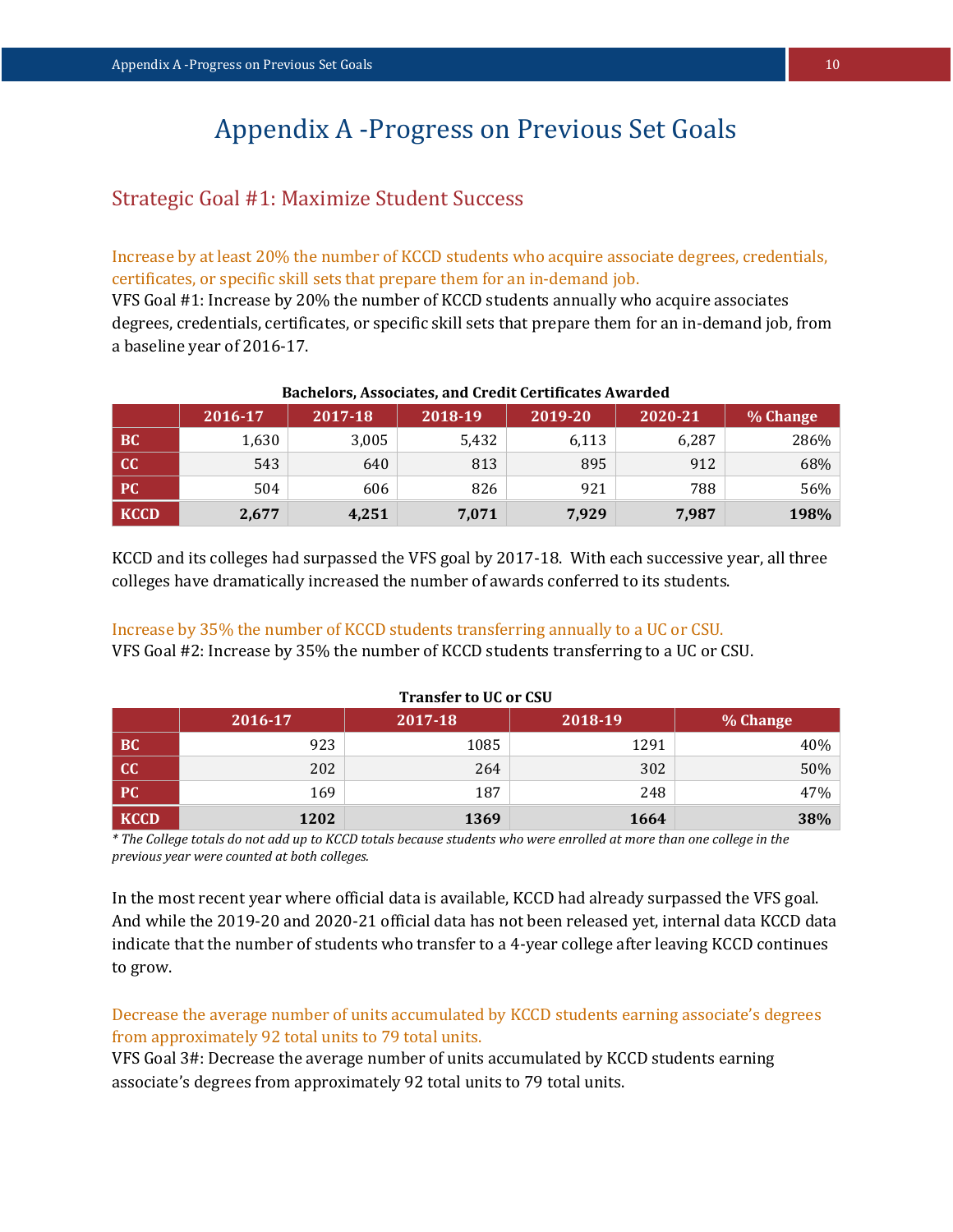|                                     | 2016-17 | 2017-18 | 2018-19 | 2019-20         |
|-------------------------------------|---------|---------|---------|-----------------|
| <b>Bakersfield College</b>          | 91      | 89      | 87      | 85 <sup>1</sup> |
| <b>Cerro Coso Community College</b> | 78      | 81      | 80      | 81              |
| <b>Porterville College</b>          | 90      | 86      | 86      | 83              |
| <b>KCCD</b>                         | 89      | 88      | 86      | 84              |

#### **Avg Number of Units, All Associates Earners**

Our data shows that the average number of units that KCCD associates earners accumulate has decreased from 89 units the 2016-17 baseline year to 84 units for associates earned in 2019-20. With two more years, to reach the goal, KCCD still needs to reduce the number of units accumulated by another 5 units. This mirrors the progress that all California Community Colleges have made on this goal, with all 2019-20 associates earners at all California Community Colleges averaging 84 units accumulated at graduation.

# Strategic Goal #2: Ensure Student Access

### Progress on previous set goals:

# Optimize Student Enrollment

Optimizing student enrollment will provide easier access to our courses and programs through a variety of initiatives. For noncredit courses and programs, the *Noncredit CCCApply application* has been implemented and continues to be refined. In Dual and Concurrent Enrollment, *DualEnroll.com* has been implemented, and is in the process of being fully integrated with Banner to allow direct registration for these student populations. *Autoenrollment* is being implemented for targeted student populations, with the goal of broader adoption as the process becomes more automated.

#### Increase Annual FTES

There are multiple initiatives underway to increase the annual FTES within KCCD. First, there is significant *growth and development of new courses and programs*, in response to the continuous evolution of needs in the economy and communities represented by KCCD. These new curricula are primarily focused on high-road, high-demand jobs in areas like health, STEM, and Renewable Energy, and are supported by *targeted institutes and strong partnerships* like the Valley Strong Energy Institute. KCCD is making significant progress toward a *Noncredit Institute,* as the colleges ramp up the development and offering of Noncredit courses as part of CDCP programs. In the summer terms, several *Noncredit Academies* will be offered, in subjects including Performing Arts, STEM, and Entrepreneurship. *Adult Education* is another area of significant development in terms of increasing FTES. Specific, targeted initiatives are being planned and developed to support and address specific workforce needs throughout the community. In partnership with employers and other outreach channels, customized credit and non-credit learning opportunities will be offered to workers who are stranded in their current positions or who face other barriers to upward mobility.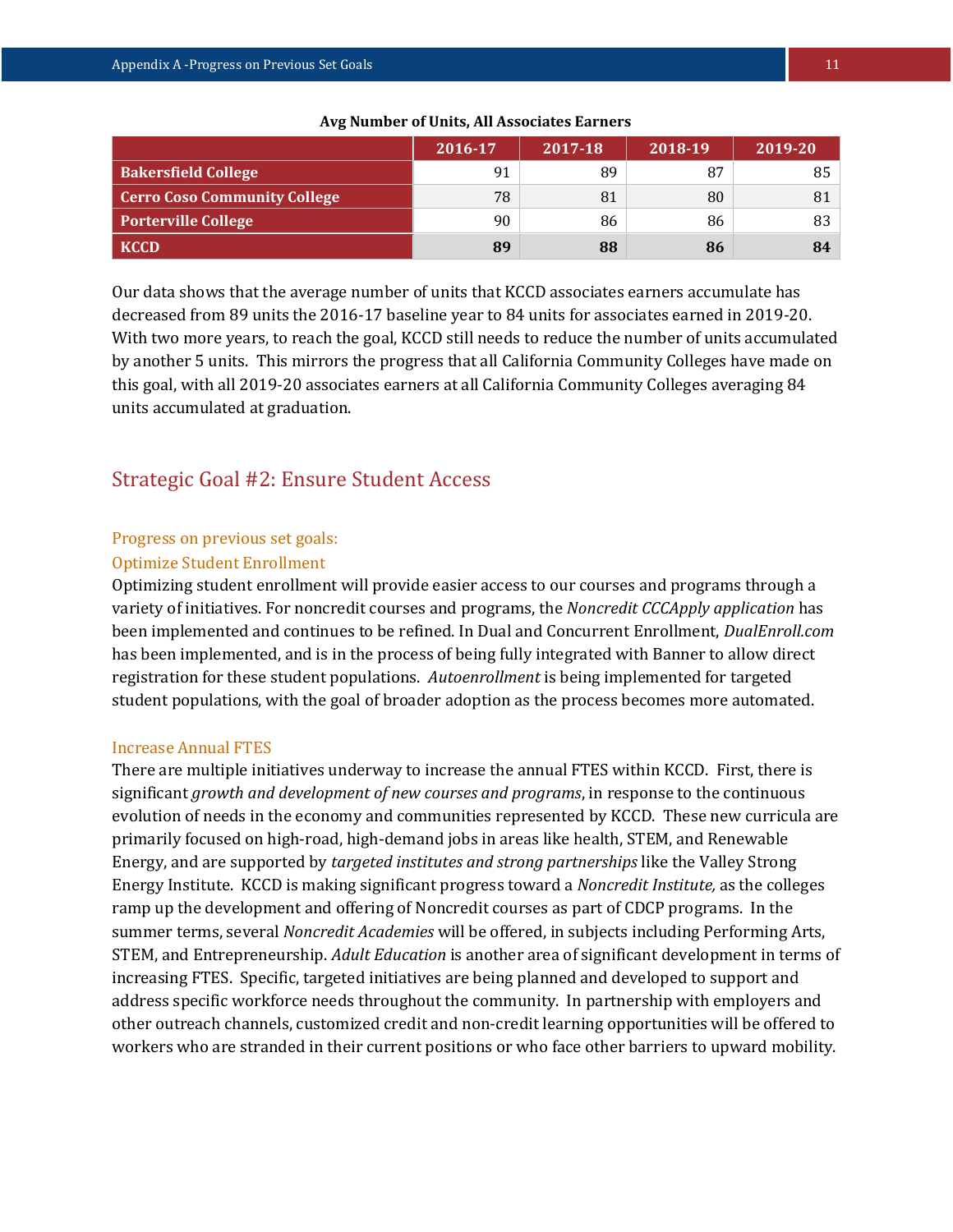### Increase Annual Productivity

Productivity is a measure of the effective deployment of faculty resources to impact the maximum number of students. The primary factor impacting productivity is the alignment of the academic schedule with student needs and enrollment patterns. This work will be accomplished through two initiatives: First, through the *hiring of strategic faculty positions* to meet the Faculty Obligation Number, thereby enabling colleges to increase capacity in impacted courses and pathways. Second, through the implementation of *Ad Astra*, which will allow the integrated use of predictive analytics throughout the scheduling and enrollment management cycle. The result of this work will be more courses in the areas where student demand is higher, and more focused, relevant scheduling of lower-demand courses, ensuring higher productivity.

### Decrease Waitlisted enrollments on first day

The decrease in waitlisted enrollments is a second aspect of the same scheduling and enrollment strategies used to increase faculty productivity. It will be addressed through *strategic hiring of faculty positions* in high need subject areas, as well as *intelligent, data-informed scheduling by time, location, and modality* to effectively meet student demand.

#### Increase Number of concurrent enrollments

Concurrent enrollment, as a category of enrollment, has not yet realized its potential in the Kern Community College District. By replicating the lessons learned at Bakersfield College in the areas of Outreach as well as Concurrent Enrollment and Early College the number of Concurrent Enrollments can be significantly increased throughout the district.

|                        |                              | 2016-17 | 2017-18 | 2018-19 | 2019-20 | 2020-21 |
|------------------------|------------------------------|---------|---------|---------|---------|---------|
| <b>Total</b>           | Bakersfield College          | 1,143   | 1,288   | 1,849   | 3,243   | 3,754   |
|                        | Cerro Coso Community College | 856     | 902     | 1,178   | 1,399   | 1,461   |
|                        | Porterville College          | 223     | 293     | 480     | 704     | 932     |
| % of Total             | Bakersfield College          | 51.4%   | 51.9%   | 52.7%   | 60.7%   | 61.1%   |
|                        | Cerro Coso Community College | 38.5%   | 36.3%   | 33.6%   | 26.2%   | 23.8%   |
|                        | Porterville College          | 10.0%   | 11.8%   | 13.7%   | 13.2%   | 15.2%   |
| <b>Yr to Yr Change</b> | <b>Bakersfield College</b>   |         | 12.7%   | 43.6%   | 75.4%   | 15.8%   |
|                        | Cerro Coso Community College |         | 5.4%    | 30.6%   | 18.8%   | 4.4%    |
|                        | Porterville College          |         | 31.4%   | 63.8%   | 46.7%   | 32.4%   |
| <b>Total</b>           | Total                        | 2,222   | 2,483   | 3,507   | 5,346   | 6,147   |
| % of Total             | Total                        | 100.0%  | 100.0%  | 100.0%  | 100.0%  | 100.0%  |
| <b>Yr to Yr Change</b> | <b>Total</b>                 |         | 11.7%   | 41.2%   | 52.4%   | 15.0%   |

*Concurrent Enrollments have increased every year for the past 5 years for the entire district and at each college. The most significant increase was the 2020 year, which saw an overall increase of 52.4%. Even with the challenges the pandemic has presented, the district saw a 15% increase in concurrent enrollments for 2021.*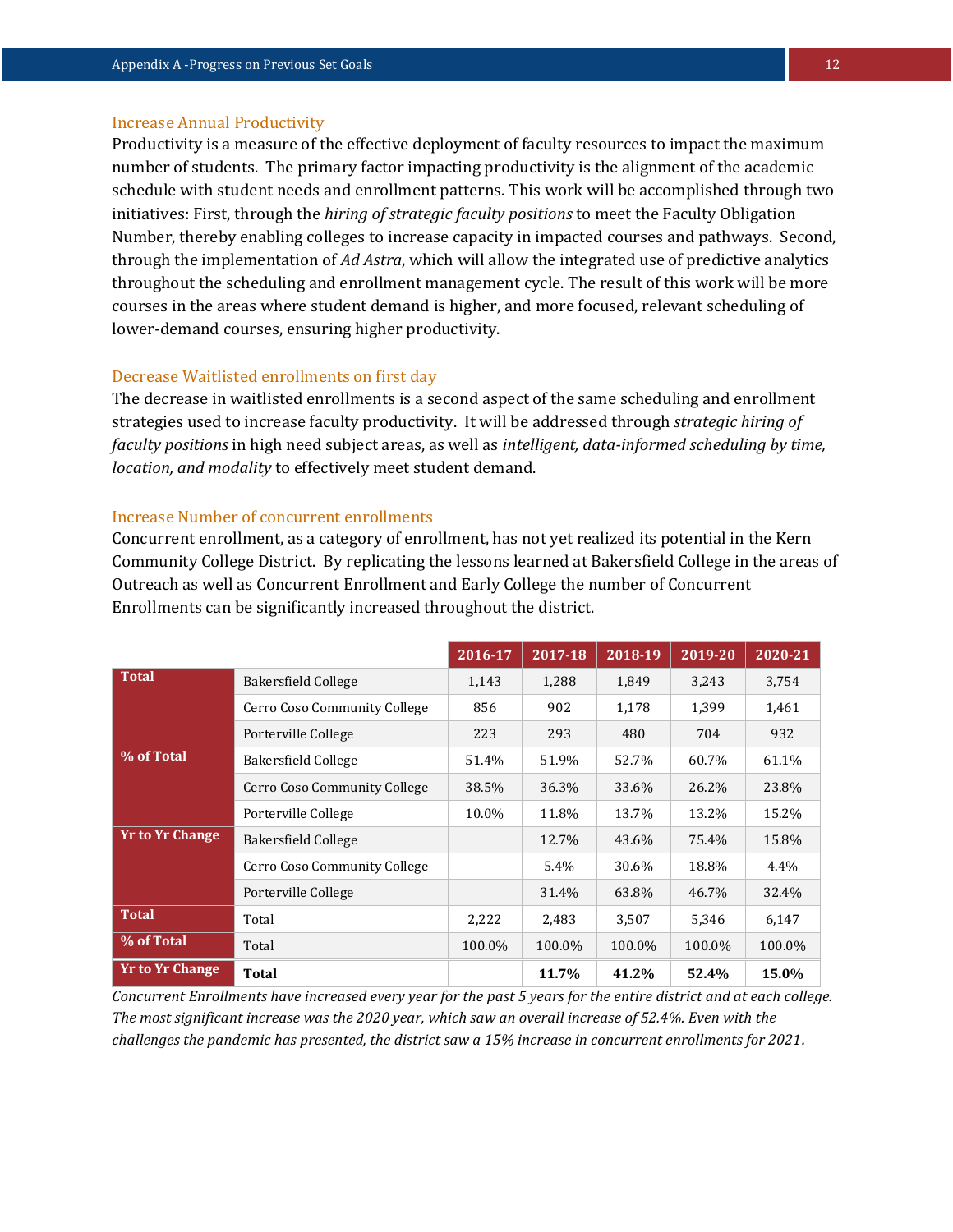# Strategic Goal #3: Provide Workforce and Economic Development Programs that Respond to Local Industry

#### Progress on previous set goals:

Increase the percent of exiting CTE students who report being employed in their field of study, from the most recent statewide average of 60 percent to 69 percent.



Among students who responded to the CTE Outcomes Survey and did not transfer, Cerro Coso Community College had the highest percentage of students who reported working in a job very closely or closely related to their field of study, and has increased in the last four years from 76.2% to 79.4%

The percentage of students who reported working in job closely related to their field of study increased steadily for Porterville College from 57.1% in 2017 to 69.2% in 2020.

Bakersfield College has shown a few dips in 2018 and 2019; however, the percentage of students who reported working in job closely related to their field of study increased in 2020 to 69.2%.

# Strategic Goal #4: Reduce Equity Gaps

# Progress on previous set goals

Reduce equity gaps across all of the measures above (Goals 1, 2, and 3) through faster improvements among traditionally underrepresented student groups, with the goal of cutting achievement gaps by 40 percent within 5 years and fully closing those achievement gaps for good within 10 years.

Equity Gaps have reduced in the number of students who earned various types of awards in the selected year or attained apprenticeship journey status and the number of adult basic education, adult secondary education, and English as a Second Language students who enrolled in either a noncredit career education course or any college level credit course in the following categories: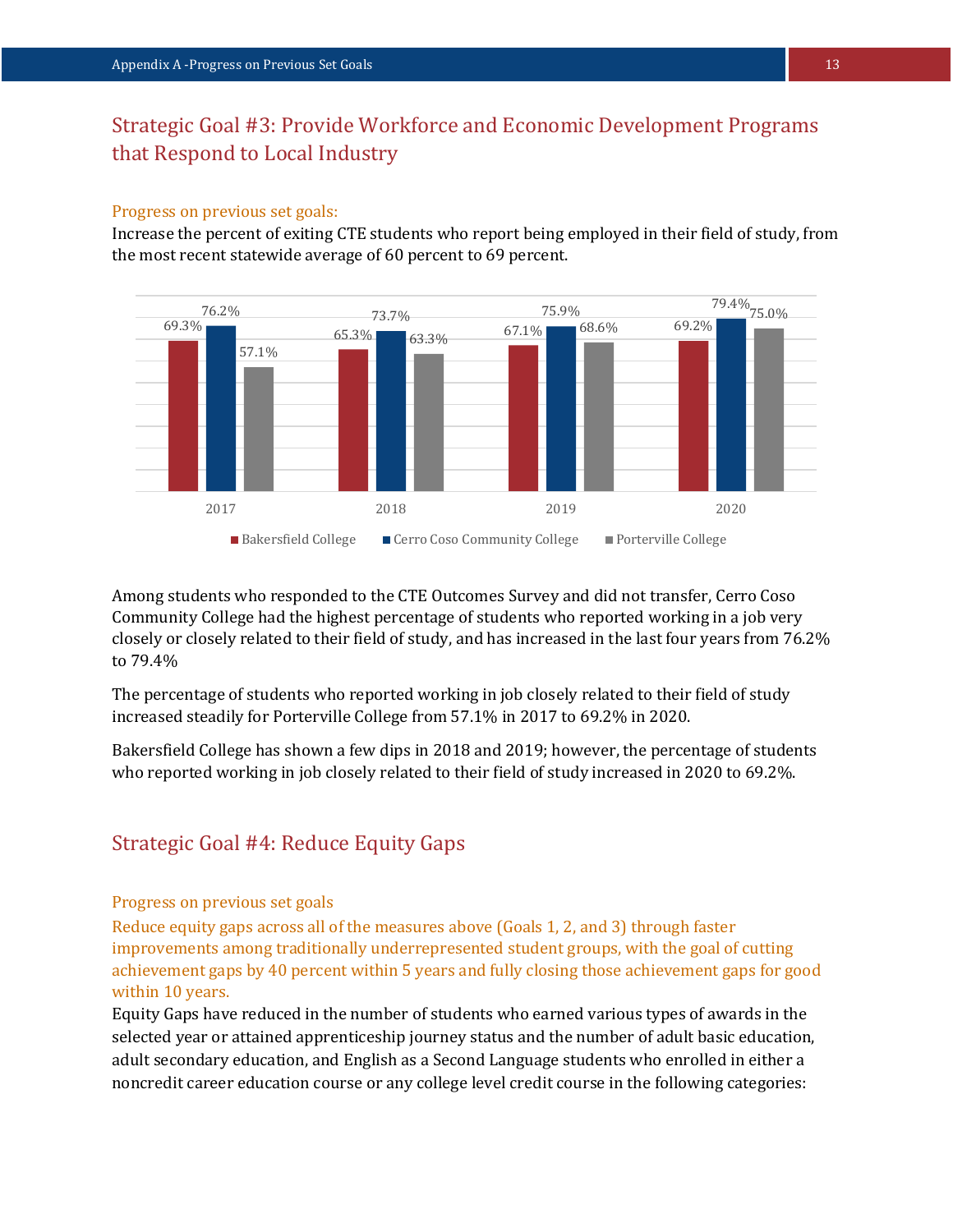- Hispanic Students: The Hispanic student population completion (2020) rate is 0.19% higher than the general student population.
- First Generation Students: The First Generation student population completion (2020) rate is 0.21% higher than the general student population.

Equity gaps have reduced in students who earned 12 or more units at any time who excited the community college system, the number of students who enrolled in any four-year post-secondary institution in the subsequent year:

- Hispanic Students: The Hispanic student population transfer (2020) rate is 0.28% higher than the general student population.
- First Generation Students: The First Generation student population transfer (2020) rate is 1.62% higher than the general student population.

Several equity gaps have reduced among student who were enrolled and who earned an associate degree for the first time in the selected year, the average number of semester units in the California Community College system earned up to and including the selected year:

- Black or African American Students: The Black/African American student population reduction in excess unit accumulation (2020) rate is 1.30% higher than the general student population.
- Hispanic Students: The Hispanic student population reduction in excess unit accumulation (2020) rate is 0.62% higher than the general student population.
- First Generation Students: The First Generation student population reduction in excess unit accumulation (2020) rate is 2.79% higher than the general student population.

The Equity Gaps that will require strategies, attention, and focus are the following:

- Increase degree and certificate attainment for Black/African American and male students.
- Increase transfer for four-year institutions for Black/African American and male students.

# Ensure that districtwide enrollment management strategies are equitable and based upon core priorities of student needs, access, and success.

Examples of some of the ongoing enrollment management software and strategies the district has utilized:

- Implementation of CRM Recruit
- Implementation of Dual Enroll
- District wide enrollment discussions and strategies
	- o Collaboration
	- o Return on Investment
	- o Snap-shot of loss points
	- o Access to data and reports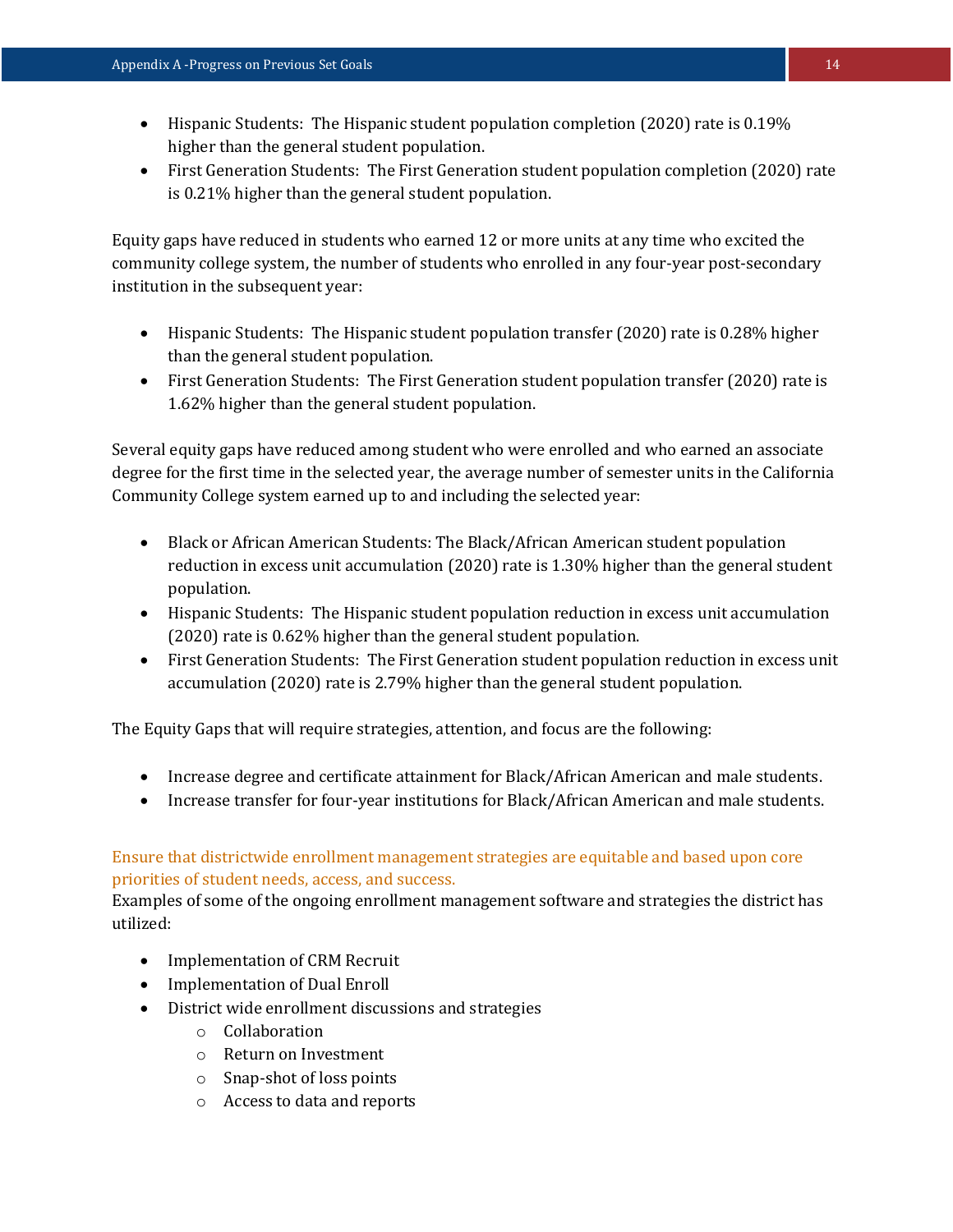- o Addition of late start classes
- Creation of Transition Teams:
	- o Economic and Workforce Development/Non-Credit Education
	- o Economic and Workforce Development/Adult Education
	- o Incarcerated Student Programs
	- o Dual and Concurrent Enrollment
	- o Outreach and Retention
	- o Administrative Technology
	- o Tactical Efficiencies

# Understand the specific factors impacting the success of these learners

Example of ongoing strategies the district is using to understand the specific factors impacting the success of our students:

- A District workgroup was formed to address onboarding and outreach to identify barriers or obstacles for students
- The colleges continue to build support for students and for groups that are disproportionately impacted
- Another District workgroup is focusing on building strategies to support students with financial need
- Support colleges in the execution of their Student Equity Achievement Plans
- The colleges regularly review results from student engagement surveys including the Community College Survey of Student Engagement (CCSSE) and internally developed student surveys.

Support traditionally underrepresented student groups with equity minded strategies and support Each College has a version of an Equity, Diversity, and inclusion committee focusing on cultural and institutional policies and practices that demonstrate a commitment to diversity and inclusion with all campus constituents. An example from all three colleges' equity minded strategies includes the

- following: Coordinate college efforts to redesign the college experience with the goal to increase the number of students completing their educational goals while closing equity gaps.
	- Increase equitable student success by coordinating campus wide efforts to develop effective onboarding and support mechanisms along students' pathways towards their educational goals.
	- Promote cultural competence in faculty, students, and staff.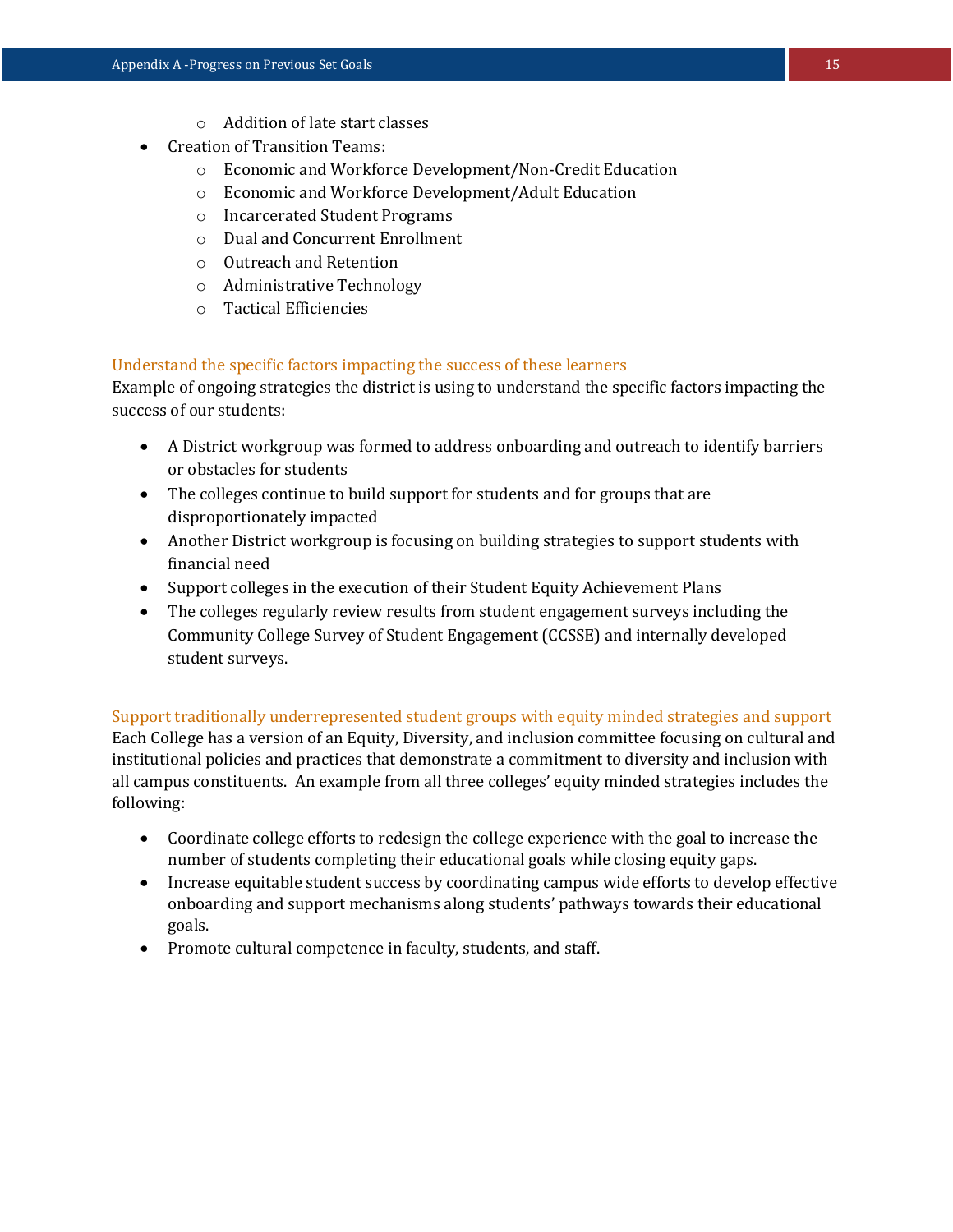# Strategic Goal #5: Strengthen Organizational Effectiveness

#### Progress on previous set goals

# Provide Effective Professional Development

KCCD has provided professional development opportunities for various employees and employee groups at various levels throughout the organization. Professional development and employee training occur in formal, structured settings, such as a training session or FLEX workshops, as well as through informal and spontaneous opportunities, such as through direct supervision, peer feedback and on-the-job learning. In both circumstances, KCCD seeks to maximize learning opportunities and employee development in a challenging, yet supportive, workplace environment. *Examples of the many professional development examples can be found in Appendix B of this document*.

### Meet and Exceed Internal and External Standards and Requirements

In the spirit of continuous improvement and strengthening organizational effectiveness, KCCD diligently seeks to establish, meet, and exceed self-established (internal) benchmarks, as well as standards set by external agencies, accreditation commissions, legislative and regulatory bodies, and state and federal agencies, including the California Community College Chancellor's Office. *Specific examples of meeting Internal and External Standards can be found in Appendix B of this document.*

Additionally, opportunities to strengthen institutional effectiveness through self- and external accountability through coordinated efforts and leadership provided by KCCD's offices of Institutional Research and Reporting. "Through a renewed emphasis on the use of data in decision making. KCCD seeks to streamline and coordinate our data sources and data flow processes across the District, increasing our efficiency and ability to respond to our students' needs and increase student success….Creating a cohesive data strategy and data policy moving forward, giving KCCD the ability to do advanced data science and react more effectively and efficiently to our students' needs." (2022, KCCD IEPI Partnership Resource Team application)

# Foster Districtwide Collaboration and Cooperation

KCCD is committed to promoting a safe, healthy, and productive workplace environment for all employees through fostering a spirit of collaboration and cultivating practices of cooperation among us resulting in positive experiences for all employees, the colleges, and the District as a whole. Through synergistic efforts and effective communication among/between the colleges and the District Office, KCCD continues to build its capacity to enhance its operational efficiency and strengthen its organizational effectiveness through 'economy of scale' practices. Improved efficiency also results in the reduction of duplicated efforts across the District.

To this end, KCCD strives to engage, equip, and empower employees across the District who have the capacity to provide effective leadership at their primary location (District Office or at a college), as well as across the entire organization. This strategy is especially effective in multi-college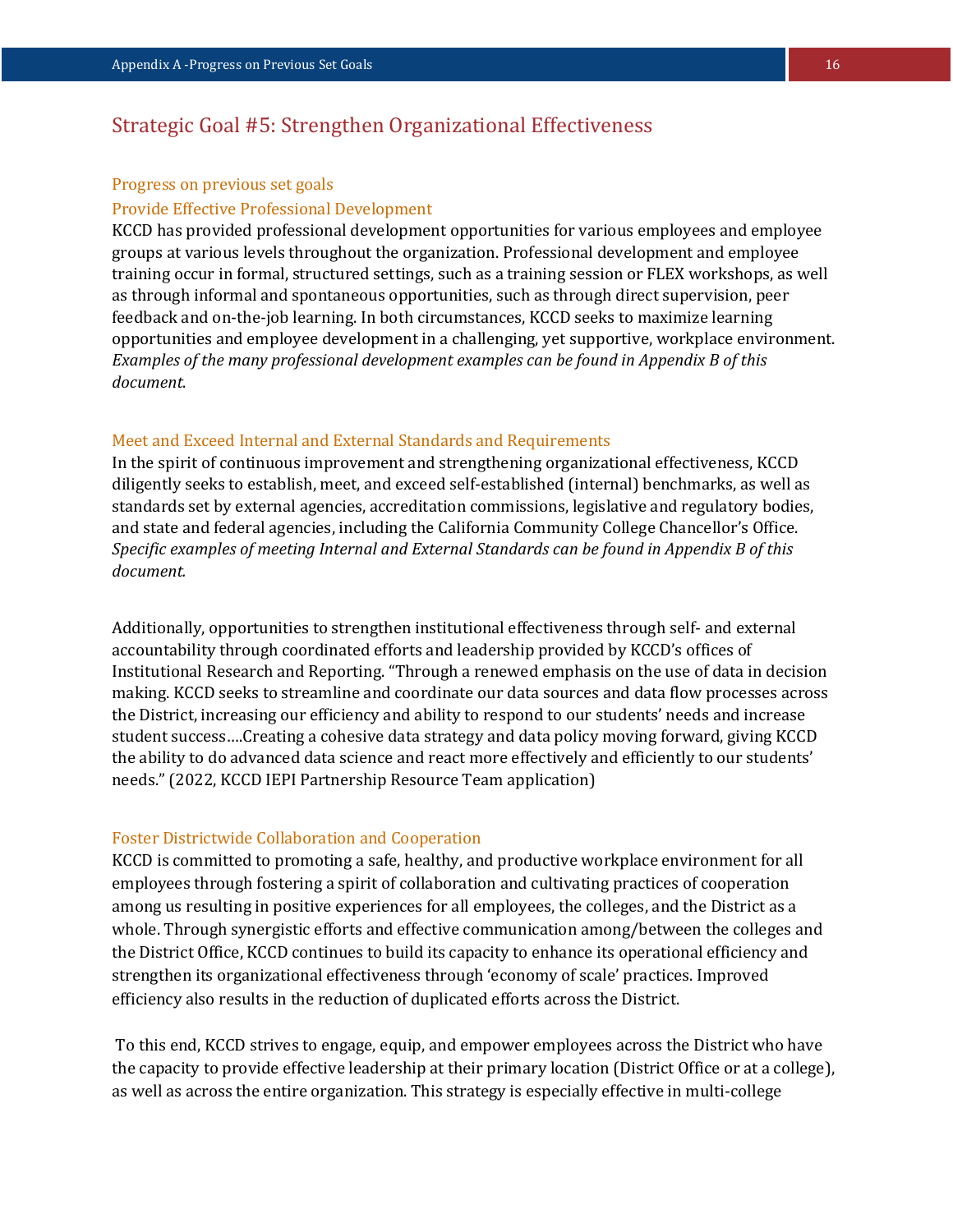districts in which each college has the tendency to isolate, rather than centralize, its efforts and processes. The consolidation of efforts and resources reduces the investment of personnel time, fiscal resources, and time to project completion. Analogous to Henry Ford's business strategy of mass production, assembling multiple cars simultaneously requires less time, effort, and resources than assembling them separately. The same can be said of multiple colleges with similar and overlapping processes in the same district.

*Evidence of KCCD's efforts to advance this strategic direction can be found in Appendix B of this document.*

### Improve Facilities and Maintenance

Continuous care, maintenance and improvement of facilities is a priority of KCCD to create learning and working environments that are safe and comfortable. In pursuit of this strategic direction, KCCD provides ongoing leadership and investment to protect its assets and maximize their utilization.

*Evidence of progress on this strategic direction can be found in Appendix B of this document.*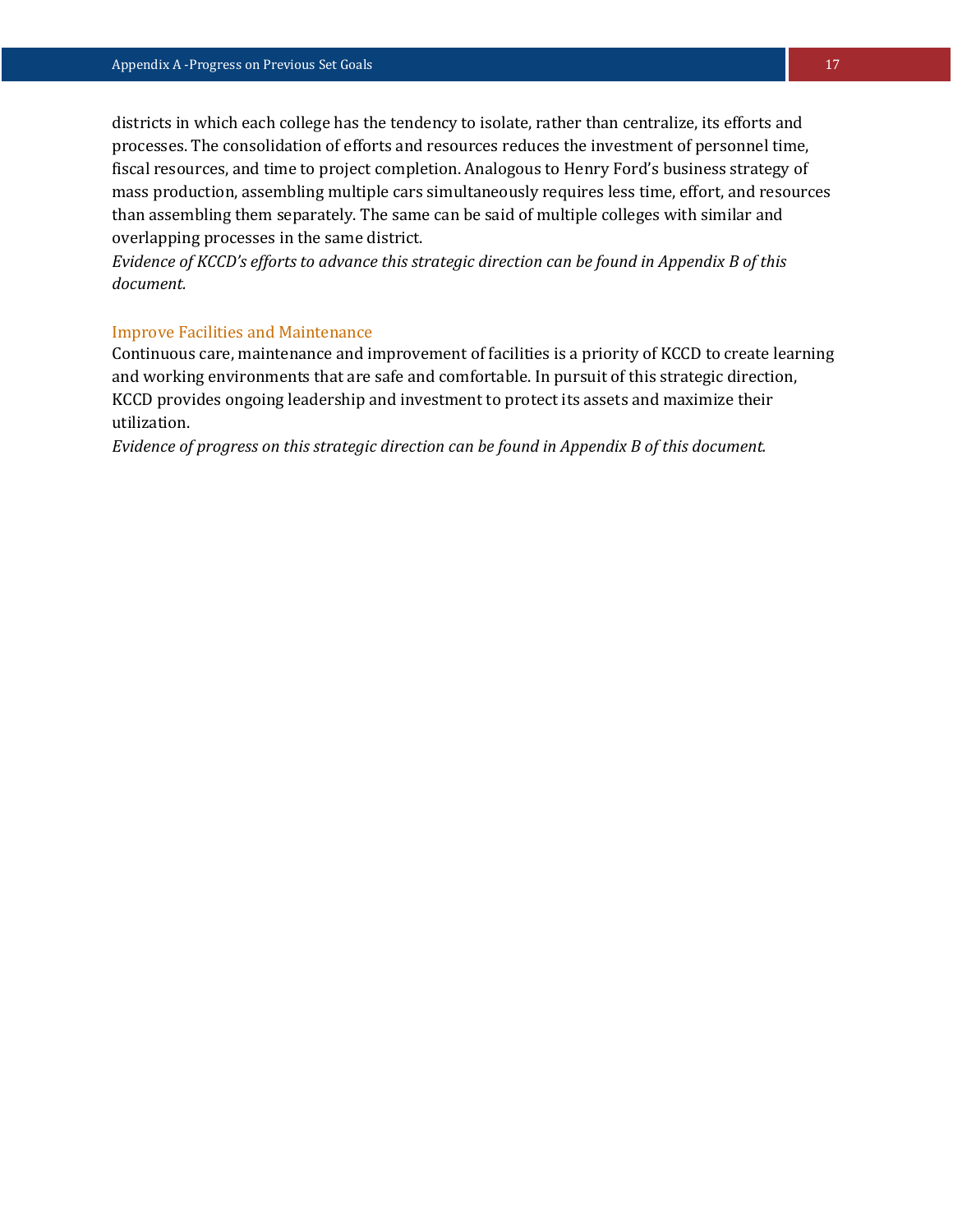# Appendix B – Evidence of work in-progress or completed

# Provide Effective Professional Development – Examples

Examples of current professional development activities across KCCD include, but not limited to:

- Workshops specifically designed for new KCCD employees, such as New Employee Orientation, New Management Academy, New Faculty Seminar (monthly), and New Classified Academy
- Faculty workshops and orientation, such as FLEX workshops and Adjunct Faculty **Orientation**
- Classified workshops, such as monthly 'Roundtables' for classified employees at Bakersfield College (position specific), and Classified Retreat at Cerro Coso Community College
- Professional development and networking opportunities for managers, such as an annual Deans' Retreat, and year-round sessions hosted by the KCCD Management Association such as monthly 'Lunch-and-Learn' webinars on assorted topics of relevance to managers, as well as the KCCD Management Symposium (annual conference for all 185 KCCD managers and confidential classified employees)
- KCCD Leadership Academy
- Academic Technology workshops provided year-round to address distance education pedagogy, instructional design, Canvas, and other digital tools to enhance the utilization of academic technology tools, improve teaching practices, and maximize learning opportunities for students
- Mandatory workshops for anyone teaching Dual Enrollment courses provided by the Districtwide Distance Education Committee
- Screening Committee training and workshops, among others
- Legal guidance workshops and compliance training provided by Liebert Cassidy Whitmore
- The 'Quick Tips for Teaching Success' faculty webinar series at Porterville College, which provides peer-to-peer learning opportunities related to the implementation of successful teaching and learning strategies in online, face-to-face, and hybrid environments

Porterville College's Guided Pathways Academy, an immersive, informal, individualized, and workshop-based approach to each participating faculty member's program under the framework of Guided Pathways and by emphasizing and building relationships with specialists across the college who can provide support for academic programs and help streamline and simplify the student experience in areas such as: outreach, improved retention, graduation, and transfer rates, studentcentered scheduling, recognizing and closing equity gaps in courses and programs, understanding curriculum and articulation processes, incorporating outcomes assessment as a tool for course improvement, teaching-and-learning classroom strategies, and career and transfer options in faculty member's subject area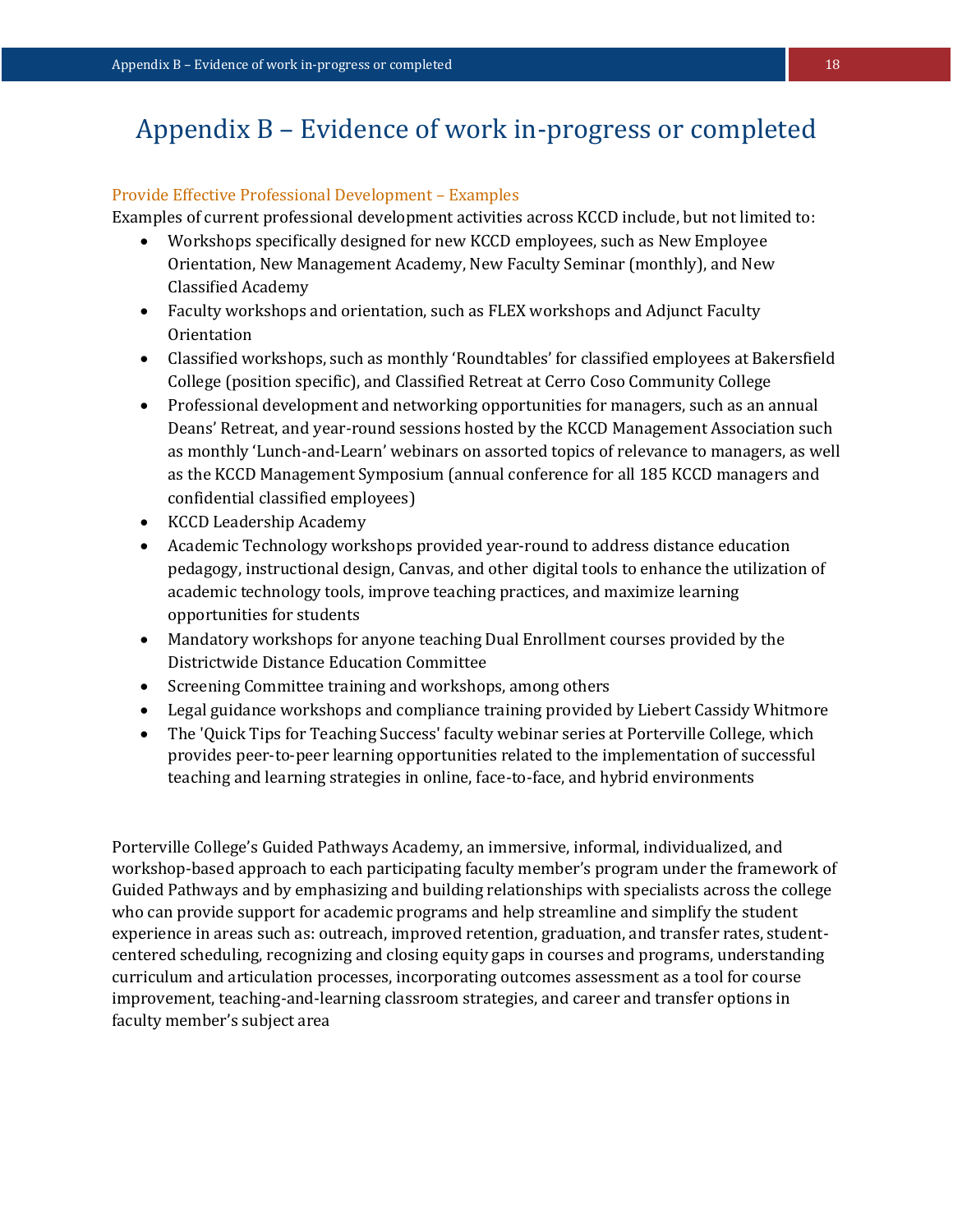# Meet and Exceed Internal and External Standards and Requirements – Examples

Evidence of KCCD's efforts to meet external standards include, but are not limited to:

- ACCJC institutional accreditation
- Program accreditation, such as Nursing and Allied Health programs,
- CCCCO reports, such as reserve percentages and Faculty Obligation Number reporting
- Vision for Success goals
- Student Success metrics
- CTE and Gainful Employment metric
- AB705 implementation plan
- Student-Centered Funding Formula metrics, among others

Similarly, evidence of internal standards and self-established goals include:

- Board-established goals, such as college reserves and other fiscal health metrics
- Strategic goals
- Student equity plans and other success metrics
- Program Reviews, Administrative Unit Reviews and individual workplans
- Various institution-set standards, such as:
	- o SCFF metrics for enrollment, supplemental and student success metrics
	- o Course success and student retention rates
	- o FTES, FTEF and productivity goals
	- o Student Learning Outcomes assessments
	- o Program Review completion rates

# Foster Districtwide Collaboration and Cooperation-Examples

Evidence of KCCD's efforts to advance this strategic direction include, but not limited to:

- Joint use of curricula and academic programs between colleges, such as
	- o BC's Industrial Automation curriculum is shared with Cerro Coso in support of efforts to offer this degree to students in the Rising Scholars program at various prison facilities
	- o Porterville College shared its Entrepreneurship curriculum with Bakersfield College, which is now a full-fledged degree with embedded certificates. Bakersfield College subsequently referred local industry leaders in small business development to key administrators at Cerro Coso for the purpose of exploring the viability of offering an Entrepreneurship program in Ridgecrest
	- o Bakersfield College and Cerro Coso Community College shared program and course curricula to strengthen each other's Nursing programs
- In the Fall 2021, faculty across the district were invited to submit proposals to the District Office of Educational Services for enhancing organization efficiency through Districtwide leadership and project management. Seven (7) faculty leaders are currently shepherding the following Districtwide projects:
	- o Chris Cruz-Boone, BC Noncredit Guidelines
	- o Rudy Menjivar, BC OER Creation Project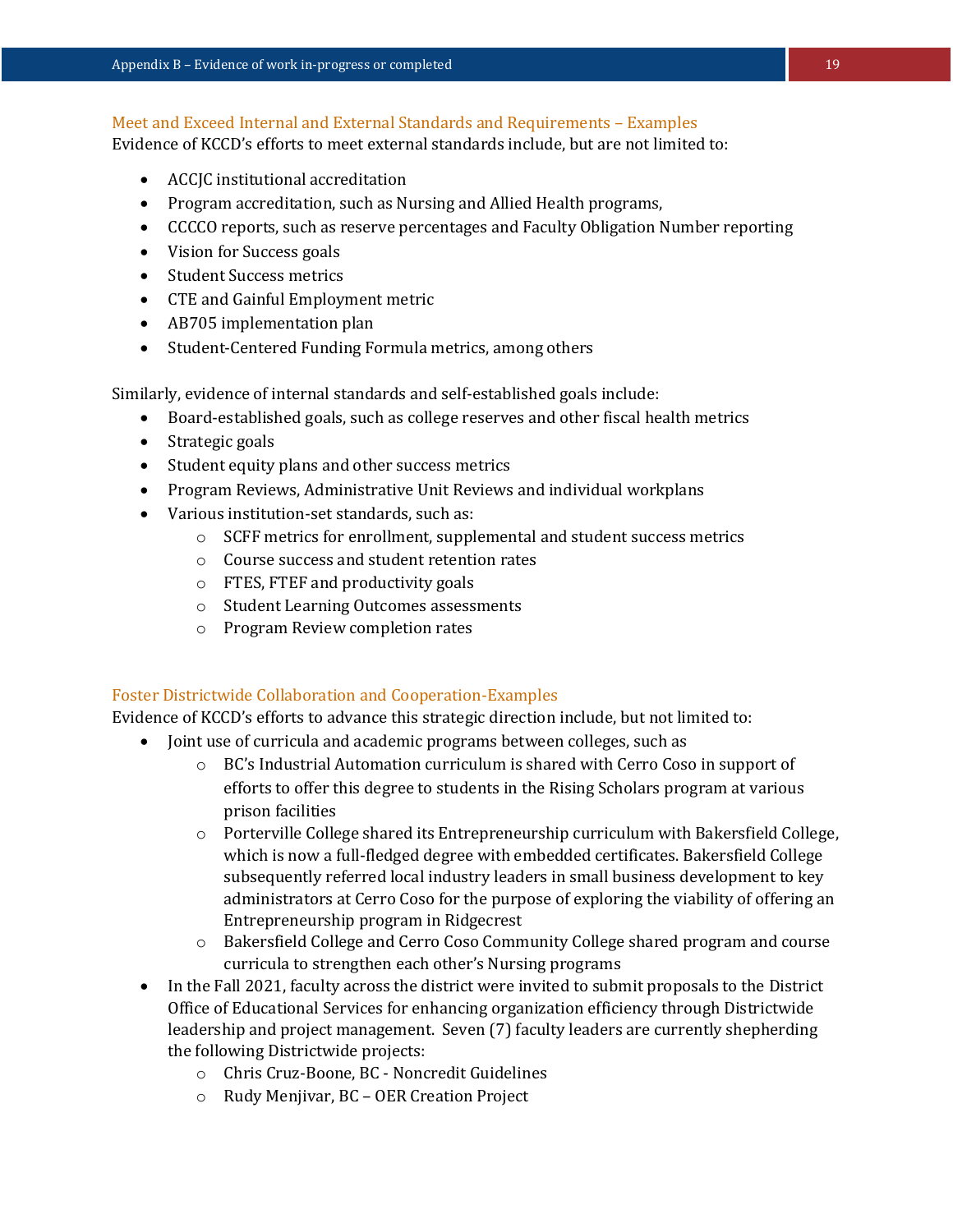- o Alex Rockey, BC Exploring a Center for Applied Research
- o Maria Wright, BC Faculty Diversification Fellowship Program
- o Jaclyn Kessler, CCCC Math and Stem projects, ORE, Contract Grading
- o Rachel Tatro-Duarte, PC Virtual Reality training/curriculum/lessons
- o Robert Simpkins, PC Faculty Leadership Development, Building Trust and a Collaborative Culture Across the District
- The District employs the services of select college administrators to serve in dual capacities to support Districtwide functions or support common initiatives among the colleges, while also partially fulfilling duties at their primary college/site/assignment, thereby consolidating efforts, and improving operational efficiency. For example,
	- o Several Vice Presidents at each of the colleges provide leadership to Districtwide transition teams on various functional areas of the District, such as
		- Economic and Workforce Development, Non-credit, and Adult Education
		- Rising Scholars Programs (Prison Education)
		- Dual and Concurrent Enrollment
		- Outreach and Retention
		- **Educational Technologies**
		- **Tactical Efficiencies**
	- o Interim Associate Vice Chancellor, Enrollment Management Officer and Interim Director, Early College (BC) provide leadership, vision and support to each of the colleges on Dual Enrollment efforts
	- o Interim Associate Vice Chancellor, Planning and Educational Technology (BC) continues to provide leadership for Information Technology initiatives at Bakersfield College, while also serving in District and college IT functions
	- o Vice President, Student Services (CCCC) supports Vice Chancellor of Educational Services, in providing leadership to Districtwide VPs' Council meetings

Vice Presidents of Instruction (CIOs) and Vice Presidents of Student Services (CSSOs) initiate and self-organize weekly meetings to maximize inter-district collaboration, enhance communications and create opportunities for consultation and collaboration on functional issues of common interest

# Improve Facilities and Maintenance-Examples

Evidence of progress on this strategic direction include, but not be limited to, the following:

- The use of Measure G and Measure J general obligation bonds has created many opportunities to build new facilities or renovate existing structures
- SchoolDude software allows Maintenance & Operations teams at the District Offices and each of the colleges to track and manage workorder requests, as well as develop a preemptive system for preventative maintenance
- FacilitySoft software allows District and college leaders to track the allocation and use of bond funding, capital projects, and state deferred maintenance projects. Additionally, FacilitySoft allows campus leaders to
	- o Maintain building inventories, facility allocations, and basic building layouts
	- o Track and report the efficiency of space utilization